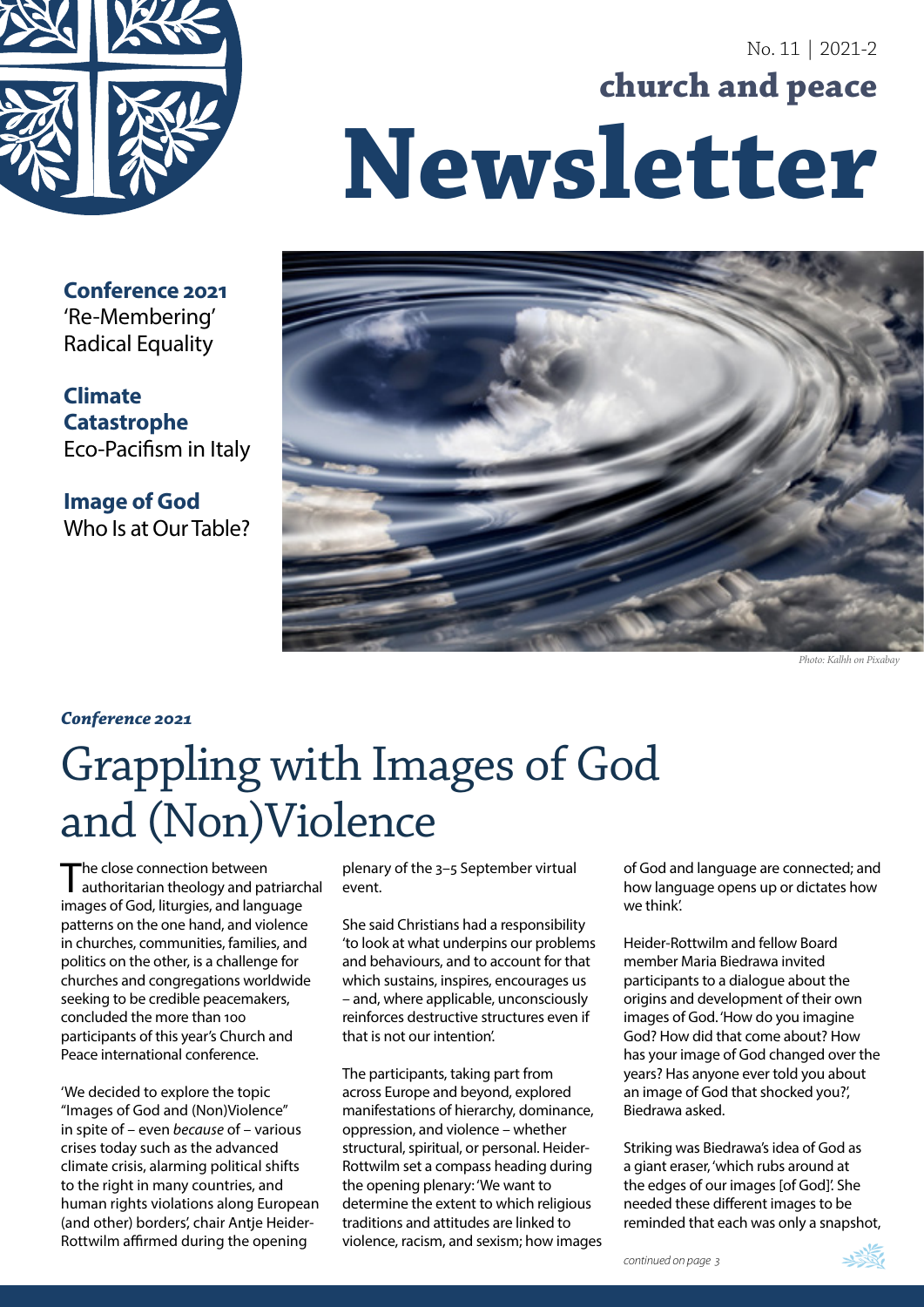#### *Church and Peace*

The European ecumenical network of peace churches, and peace church-oriented congregations, communities and service agencies

#### *Editorial team:*

Lydia Funck, General Secretary, and Terri Miller, Individual Member

**Church and Peace International Office** Mittelstraße 4, D-34474 Diemelstadt-Wethen Tel: +49 5694 9905506, Fax: +49 5694 1532 [intloffice@church-and-peace.org](mailto:intloffice%40church-and-peace.org%20?subject=) [www.church-and-peace.org](http://www.church-and-peace.org)

*Translation and proofreading:* Gordon Matthews, Terri Miller

*Layout:* Benji Wiebe, [mennox.de](http://mennox.de) *Production:* Marion Wiebe, [mennox.de/it](http://mennox.de/it)

#### *Find us on social media*

[twitter.com/churchandpeace](http://twitter.com/churchandpeace)

**ia** [instagram.com/church\\_and\\_peace](http://instagram.com/church_and_peace/)

[facebook.com/groups/1161641020530889](http://facebook.com/groups/1161641020530889)

#### *Support Church and Peace*

#### **Account in the UK:**

Send Sterling cheques to the order of 'Church and Peace' to Gerald Drewett, 39, Postwood Green, Hertford SG13 7QJ or alternatively make a transfer by BACS to sort code 16-58-10 and account 20745001 and send email notification to [gerald.drewett@ntlworld.com](mailto:gerald.drewett@ntlworld.com)

#### **Account in the USA:**

Send US Dollar checks to the order of 'Ivester Church of the Brethren (designation: Church and Peace fund)', to: Ivester Church of the Brethren, 25056 'E' Avenue, Grundy Center, Iowa 50638-8761, USA (tax deductible)

#### **Account in Germany:**

Church and Peace e.V. Bank für Kirche und Diakonie KD-Bank, IBAN: DE33 3506 0190 1014 3800 15, BIC: GENODED1DKD

*Opinions expressed by authors do not necessarily reflect the views of Church and Peace. Church and Peace reserves the right to edit material received for publication.* 



## Erasing Borders

Dear Readers,

When Maria Biedrawa spoke of God as an eraser at the conference on Images of God and (Non)Violence, I was reminded of a work of art by David Hayward (NakedPastor). It depicts Jesus erasing pencil lines being drawn by grim-looking people. While the people are trying to outline boundaries and thereby divide people, there is Jesus removing the boundaries.

In this issue of the newsletter, you'll find food for thought from this year's international conference: Where do we consciously or unconsciously resist change? Do we embrace more far-reaching questions and issues as we work to overcome divisions and thus promote peace?

We are invited to take a stand against gender-based violence, to become active in the 'Thursdays in Black' campaign, and also to reconsider the boundaries of

our own church structures and traditions.

A collaboration between members from Germany and Switzerland brought together over 200 people online who are allowing themselves to be challenged by God's vision of a just world.

An eco-pacifist project in Italy encourages us to preserve the world in which we live together and to call into question the lines of consumeristic logic. And in 'The Last Word', Ruben Sečen shares with us his thoughts about being invited to erase our borders and set a table for all.

Happy reading! As always, comments and feedback are welcome.

Best wishes,

Lydia Funck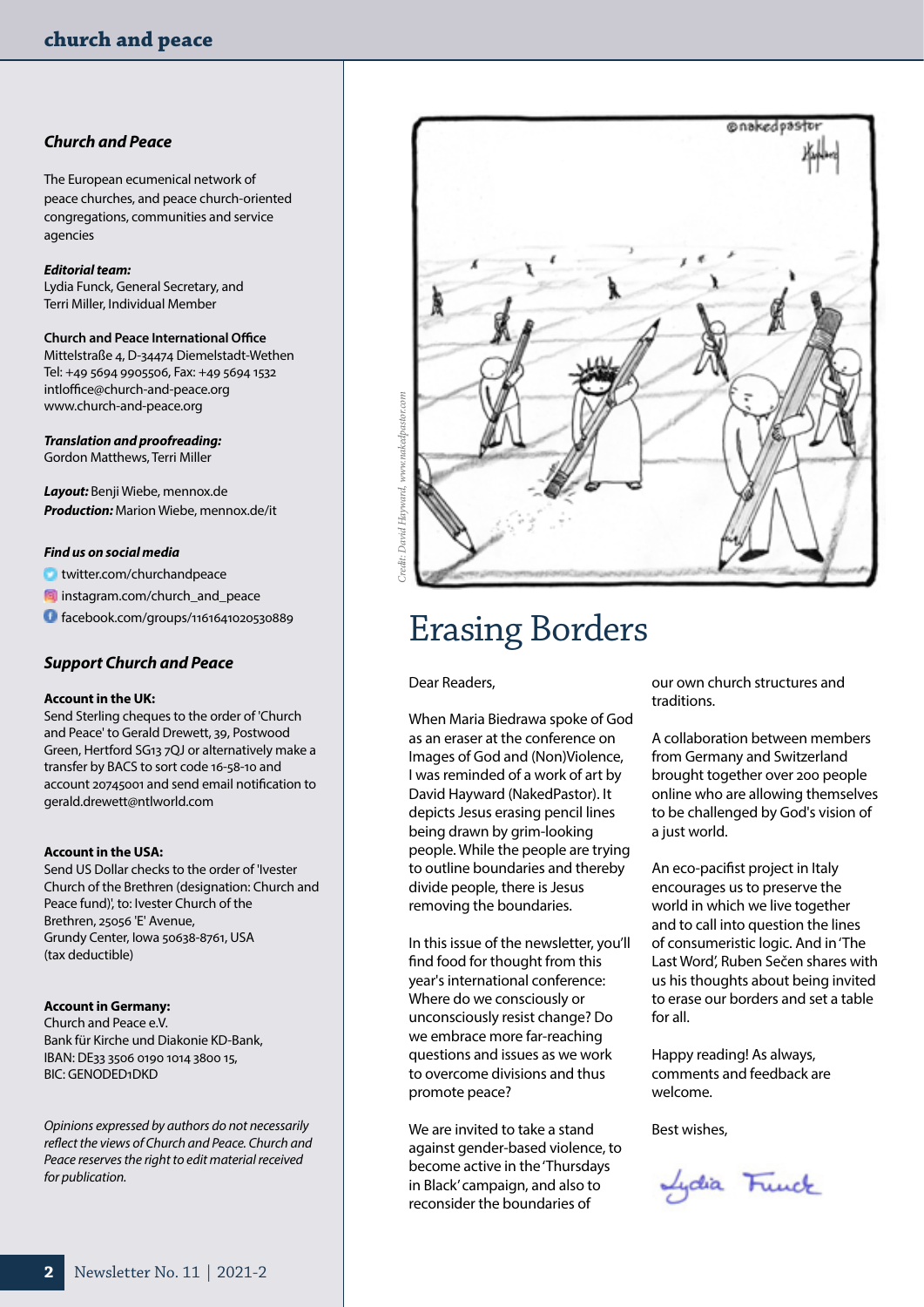*Grappling with Images of God and (Non)Violence continued from page 1*

she said, but these snapshots were also signs of love from God, who wanted to walk with her in that moment, in that particular experience. And around the next bend was always something new, God the Other. 'And this helps me – or challenges me – to be always evolving, always becoming new, becoming Other'.

In the closing worship service, Nicole Ashwood, World Council of Churches programme executive for a Just Community of Women and Men, made a passionate plea to take seriously the radicality of the biblical statement that God created human beings in his/her image and commissioned them to take care of the whole of creation. God is 'an equaliser of all inequalities', the theologian from Jamaica said. She stressed that all the differences

between people are secondary, and the dignity of every human being and of all creation must be protected from destruction.

Ashwood invited Church and Peace to become part of 'Thursdays in Black', the global ecumenical campaign to end sexual- and gender-based violence, and thereby to take a stand week by week for a world free of violence.

'There can be no discriminating hierarchy in a theology that places at the centre of its faith the conviction that all human beings are images of God. All such hierarchies and forms of discrimination are a challenge to be overcome by the theology, spirituality, and practice of nonviolence – and therefore also a challenge for Church and Peace',

#### **Conference 2021 Workshops**

Blessed in God's Image: Radical Equality of Men and Women in Genesis 1–2 | Images of God – Nonviolence – Language | Patriarchy, Sexism, and the Churches | Anti-Racism: From Awareness to Action | Thursdays in Black – International Campaign against Gender-Based Violence | Sexualised Violence in Christian Communities | Violence against Women and Feminist Theology | Identity and Peace Building

Find conference and workshop presentations on the Church and Peace website: [https://www.church-and-peace.org/en/documents/international](https://www.church-and-peace.org/en/documents/international-conference-2021)[conference-2021](https://www.church-and-peace.org/en/documents/international-conference-2021).

Heider-Rottwilm stated at the end of the conference.

*The conference served as a contribution to UN Security Council Resolution 1325 and other resolutions concerned with the protection of women, the prevention of violence, and the establishment of gender issues in all areas related to peace and security.*

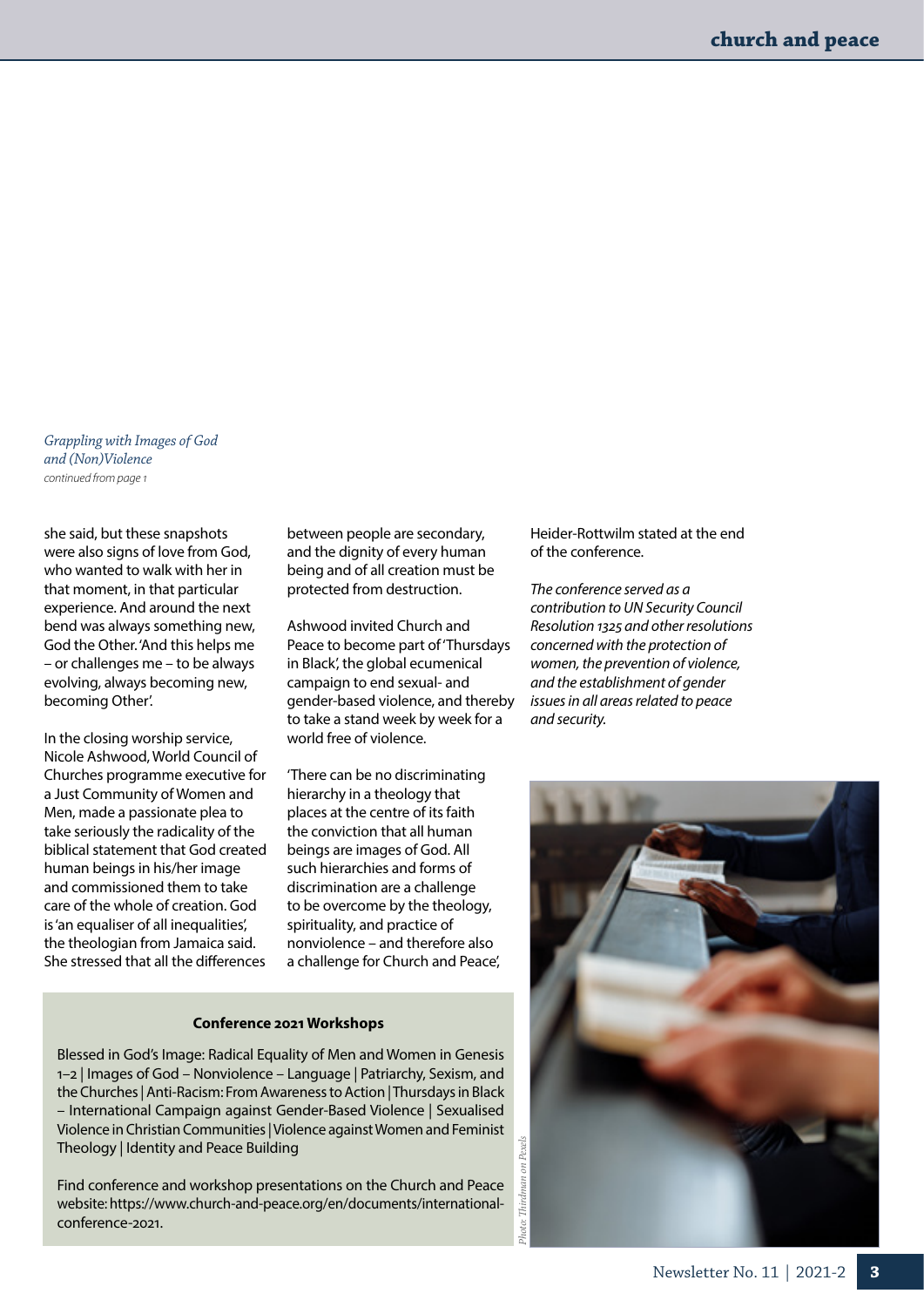#### *Conference 2021*

# Liberating the Biblical Message as One of Radical Equality

#### *The Church and Ending Violence against Women*

When you're in church<br>Won Sunday, do you ever wonder how many of the women worshipping with you are experiencing intimate partner or other forms of domestic violence?

The answer, sadly, is that at least one abuse survivor is likely sitting in the pew – virtual or otherwise – next to you, Lana Bobić said during a workshop on Violence Against Women and Feminist Theology she facilitated at the Church and Peace international conference in September.

The feminist theologian has been supporting survivors of violence against women in Croatia for a decade and notes that the problem is everywhere, including in faith communities. In fact, churches are too often a part of the problem rather than the solution due to gender roles which see women as subordinate to men and a

theological misinterpretation of the Cross which equates a woman's suffering with salvation.

Bobić stressed that for change to happen, 'it is crucial to understand violence as gender-based and to understand the dynamics of abuse'. She emphasized that genderbased violence is a social, not a private, issue and that it is about exerting power *over*; gender-based violence functions as a 'crucial social mechanism by which women are forced into a subordinate position compared to men'.

The structural nature of violence against women means it is woven into the fabric of society, including its religious communities, according to Bobić. She underlined that, though it may exist at a subconscious level, the predominant gender model in most churches today still is a patriarchal one which sees a woman's main

calling as wife and mother, and her role as submissive to men's role.

'We are so rooted in [these] cultural, religious, [and] social patterns that we don't even see it as violence. But it is violence', Bobić stated. To end this violence, the theologian is convinced that churches must challenge patriarchal traditions and change attitudes. If churches only give support to victims of genderbased violence – crucial as that is – they are just bandaging wounds.

The good news is that the Gospel holds the necessary theological keys to move to an egalitarian gender model. Bobić pointed to the radical equality of Galatians 3:28: 'There is no longer Jew or Greek, there is no longer slave or free, there is no longer male and female; for all of you are one in Christ Jesus'.

Feminist theology is about 'remembering' this equal fellowship of the first Christian community (Elisabeth Schüssler Fiorenza). To eradicate violence against women, the Church must liberate the biblical message as a message of radical equality.



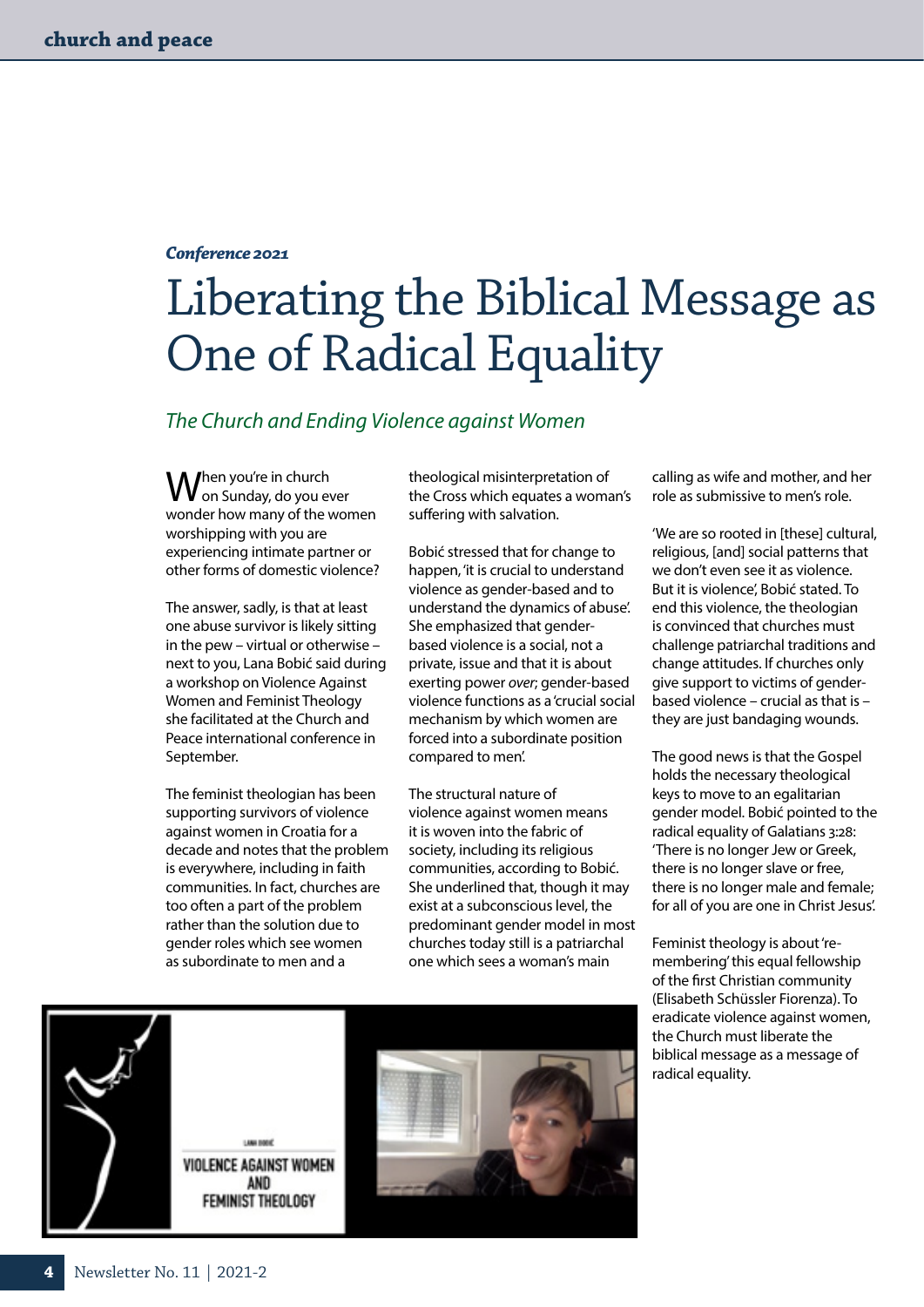#### *Conference 2021*

# Towards a World without Violence and Rape

*At this year's international conference, the Church and Peace network was invited to participate in 'Thursdays in Black'. Antje Heider-Rottwilm explains why she has already been taking part for many years.* 

I was very pleased that Nicole Ashwood led a workshop on the global campaign 'Thursdays in Black' during our international conference. As World Council of Churches (WCC) programme executive for a Just Community of Women and Men, Ashwood leads the campaign. Ever since 1992, I have regarded the campaign as a weekly invitation to connect with women who are affected by violence, and women and men who are seeking to overcome violence.

This kind of nonviolent action began in 1977 with the protests of the 'Mothers of the Plaza de Mayo' against the military dictatorship in Argentina. This was followed by the 'Women in Black' in Israel, who, since the Intifada in 1987, have been opposing hatred and occupation, and mourning the victims on both sides, and the 'Women in Black against the War' who first drew attention in 1991 in various places in the former Yugoslavia to the suffering and exploitation of women.

During the Ecumenical Decade of Churches in Solidarity with Women (1988–1998) and subsequently at the 10th Assembly in South Korea in 2013, the WCC invited women and men around the world to become part of the 'Thursdays in Black' campaign. As a result, the campaign broadened to include groups,

congregations, and churches in Europe and across the globe.

The campaign is simple: On Thursdays I wear black – as the colour of resistance and resilience. I wear a campaign badge to show that I'm part of a global movement which opposes attitudes and practices which tolerate rape and violence. And I know that many people in many parts of the world are wearing black on that day, either individually or together with others at conferences and events.

During her workshop, Ashwood gave an impressive account of her personal experiences and the theological roots of the campaign. She invited us in the Church and Peace network to join in pausing every Thursday and making visible those affected by gender-based violence, to pray – and to take action.

For, as the WCC says, 'Thursdays in Black' means that we are connected

- 'in solidarity with the one in three women in the world who face violence in their lives,
- in protest against systems and societies that encourage violence in any form,
- in mourning for men, women, and children who are harmed and killed in sexual violence,
- [in] awareness and knowledge

Towards a world without rape and violence **THURSDAYS BLACK** a<sup>sume</sup> World Council<br>
of Churches

about the challenges of sexualand gender-based violence,

• in the hope that a different reality is possible.'

> *Antje Heider-Rottwilm is the chair of Church and Peace.*

*Join the campaign at [www.](http://www.oikoumene.org/what-we-do/thursdays-in-black#get-involved) [oikoumene.org/what-we-do/](http://www.oikoumene.org/what-we-do/thursdays-in-black#get-involved) [thursdays-in-black#get-involved](http://www.oikoumene.org/what-we-do/thursdays-in-black#get-involved).*

#### **Learn More**

- Workshop presentation (PDF and video): [www.church-and](http://www.church-and-peace.org/en/documents/international-conference-2021)[peace.org/en/documents/](http://www.church-and-peace.org/en/documents/international-conference-2021) [international-conference-2021](http://www.church-and-peace.org/en/documents/international-conference-2021)
- Women in Black: [www.womeninblack.org](http://www.womeninblack.org)
- WCC HerStory Churches in Solidarity with Women, the First 10 Years: [www.youtube.](http://www.youtube.com/watch?v=-6XdWSu5nao) [com/watch?v=-6XdWSu5nao](http://www.youtube.com/watch?v=-6XdWSu5nao)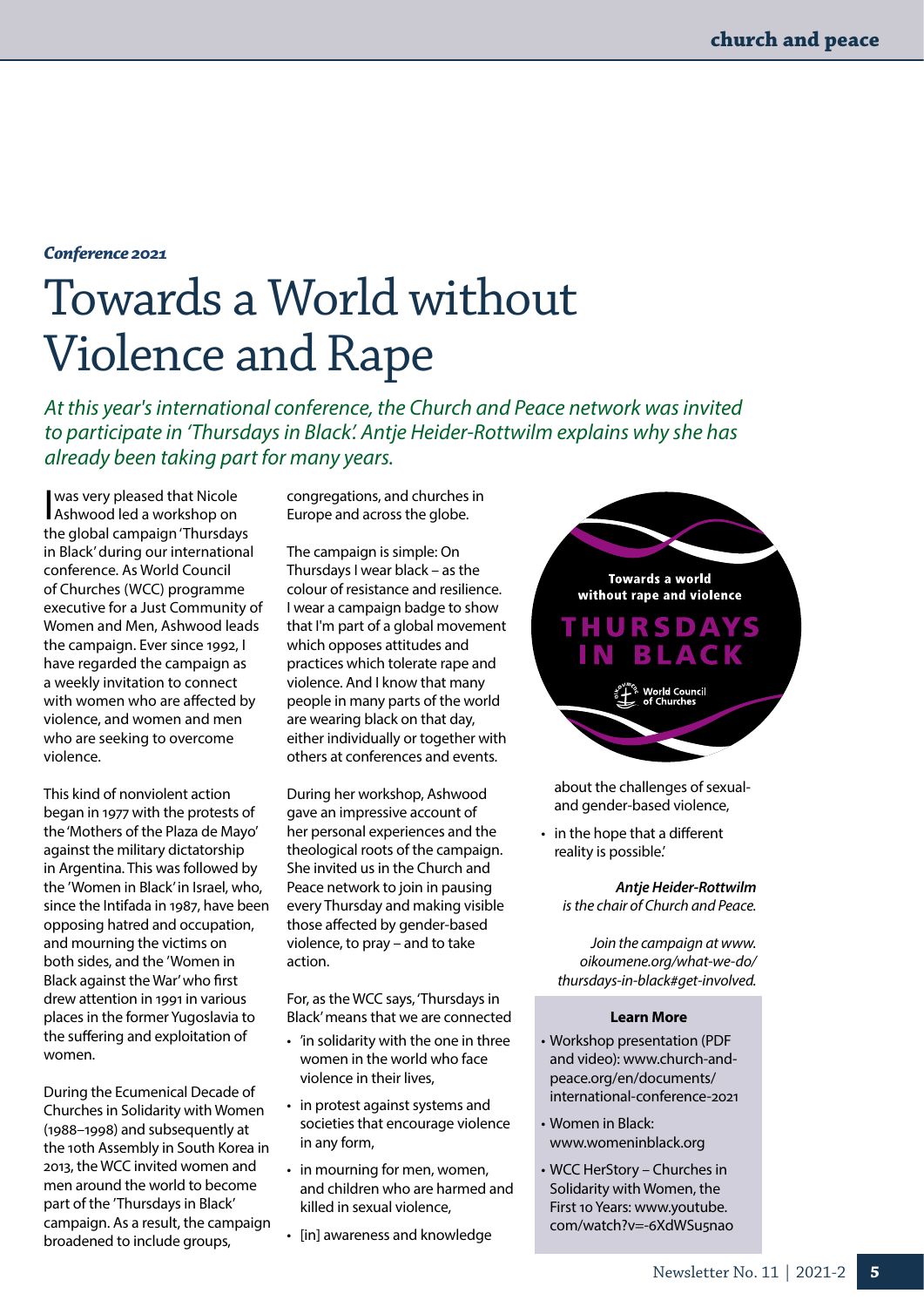## To Safeguard Life on Earth

*MIR Italia Launches Eco-Pacifism Project*

'Safeguard life on Earth.' This is the imperative we have before us as members of MIR Italia, the Italian branch of the International Fellowship of Reconciliation, and in particular as inhabitants of an energy-intensive region of the planet – to end involvement in violence against living things and to work for reconciliation between people, between nations, and between humanity and 'our Sister Mother Earth who sustains and governs us' (St. Francis).

Since its foundation, MIR Italia has advocated nonviolence as the path to achieving a better world. It is increasingly clear for

Movimento Internazionale della Riconciliazione

e il ramoscello

La colomba

Un progetto ecopacifista

us that nonviolence and ecology must be brought together if we want to safeguard life on Earth. With the book *The Dove and the Olive Branch*, we have launched an 'eco-pacifism' project with the aim of continuing to teach people about peace and strengthening the relationship between the peace and environmental movements.

As eco-pacifists we oppose wars and their preparation, always destructive to humans and the environment. We oppose violence against people – arrogance, dictatorships, the violation of rights, the logic of terror and hatred, exploitation of people, the unjust distribution of goods. And we oppose the waste of natural resources. Instead, we propose a simple lifestyle and respect for the environment which counter the logic of consumerism, and accompanying young people in their struggles for climate justice.

MIR Italia's eco-pacifism project draws orientation from the work of past guides such as Gandhi, Lanza del Vasto (founder of the Community of the Ark), and sociologist Alberto L'Abate, who articulated the compass points for the initiative. We are called to this spiritual perspective by writings and prophetic voices of all world religions, including the document 'Human Fraternity for World Peace and Living Together', signed by Pope Francis and the Grand Imam of Al-Azhar in February 2019.

The Covid-19 pandemic has highlighted the impact of a nefarious world system which not only destroys the planet and leaves billions of people in misery but also threatens the health of all humanity. We must change societal systems, values and aims, lifestyles, politics and economics, ways of understanding security and defence. We must begin by looking at others as brothers and sisters who have the same rights as we do.

#### *Pierangelo Monti*

 *is president of MIR Italy, a Church and Peace member.*

*Read more about the project and order a copy of* The Dove and the Olive Branch *(in Italian): [https://t1p.de/9jte6.](https://t1p.de/9jte6)*

*'[B]elievers are called to express this human fraternity by safeguarding creation and the entire universe and supporting all persons, especially the poorest and those most in need … to spread the culture of tolerance and of living together in peace … and bring an end to wars, conflicts, environmental decay.'*

'Human Fraternity for World Peace and Living Together'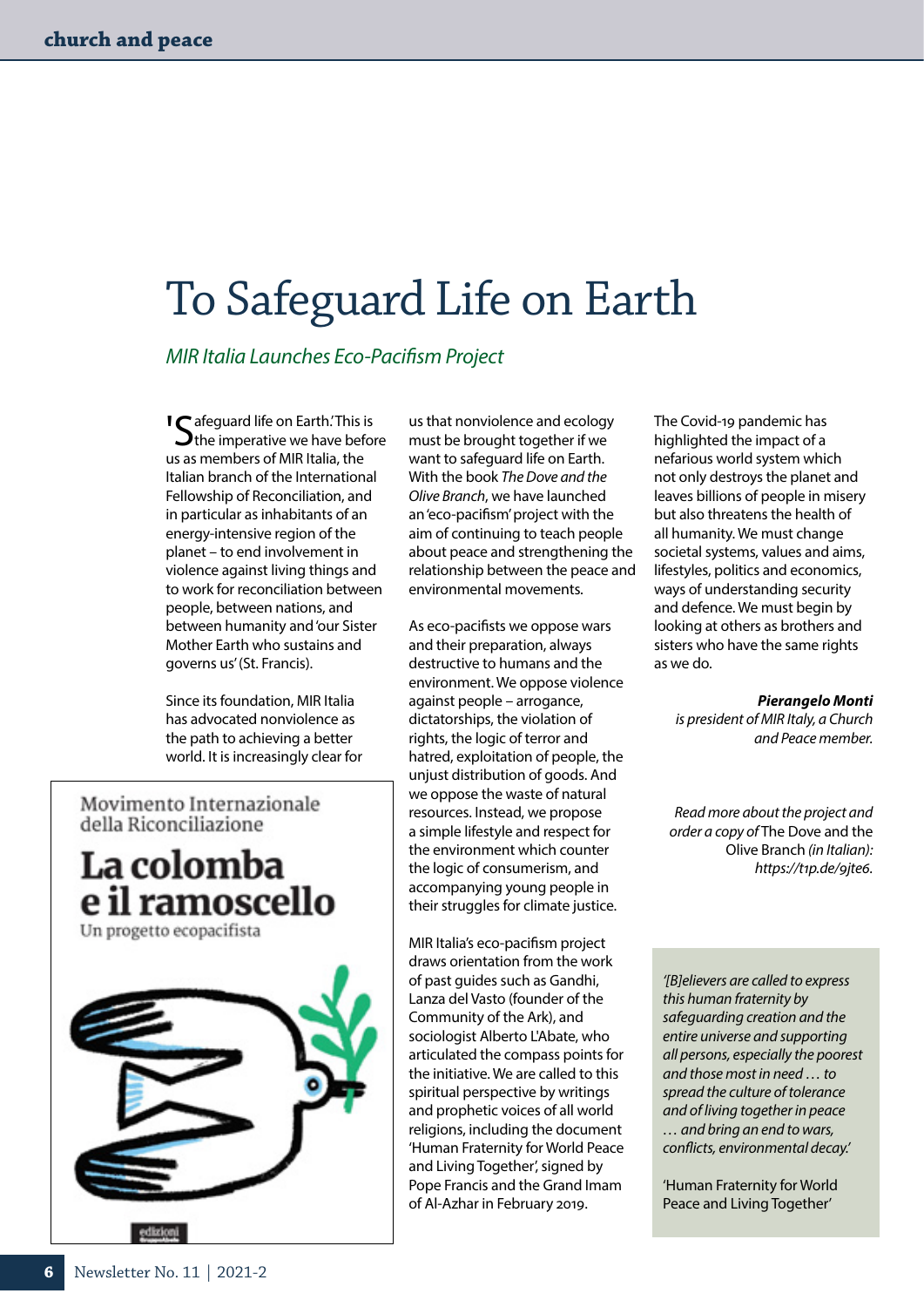# Global Love of Neighbour: A Journey of Discovery

*Micha Germany, StopArmut, and Bienenberg have come together to offer a 'Just People' introductory course.*

In the spring of 2021, more than<br>200 people from throughout 200 people from throughout Germany and Switzerland took part in a journey of discovery about global love of neighbour thanks to an exciting new collaboration between Church and Peace members in the two countries.

At the end of 2020, Micha Germany, a Church and Peace member, and StopArmut (StopPoverty), Micha's sister organisation in Switzerland, released a newly revised manual for the 'Just People' course. Linking the UN Sustainable Development Goals' vision of 'leaving no one behind' with Christian discipleship, the course invites Christians to let themselves be challenged by God and God's idea of a just world.

Micha Germany and StopArmut wanted to use the revised course in Germany and Switzerland to sensitize congregations and small groups to justice issues, show how the Bible is relevant to these issues, and offer practical suggestions for living justly in everyday life. But, at the time, the 'Just People' course was not yet well known in Switzerland.

StopArmut decided to ask one of its long-time supporting organizations to join forces to offer a 'Just People' introductory webinar. The organisation they approached was the Study and Conference Centre Bienenberg, a Church and Peace member. When Micha Deutschland learned about the initiative, they came on board as well, and an exciting partnership was born.

The seven modules of the 'Just People' course centre on the question, 'Are we *just* people, "mere people", whose actions don't change anything anyway? Or are we *just people*, people who do justice, whose whole lives serve to create the kind of world that God desires?'

The three organizations set about creating an online, introductory course to explore this question. The webinar featured 20-minute presentations by course authors and other speakers from free and mainline churches, with time for questions from participants and indepth discussion in small groups. Over 200 participants met via Zoom on five Tuesday evenings in the spring as part of a community seeking together the justice of the Kingdom of God.

 'We are amazed and delighted by the surprisingly positive response throughout the churches', says Riki Neufeld, who organises opportunities for learning and encounter for young people at Bienenberg. As a result, there are now plans to run the introductory course again in January 2022. 'We would be pleased to welcome friends from Church and Peace



circles to the four evenings on Zoom', Neufeld says.

*Further information about the German-language 'Just People' course manual is available at [www.](http://www.micha-initiative.de/justpeoplekurs) [micha-initiative.de/justpeoplekurs](http://www.micha-initiative.de/justpeoplekurs).*

*Registration for the introductory course, also in German, will open in December at [www.bienenberg.ch](http://www.bienenberg.ch).*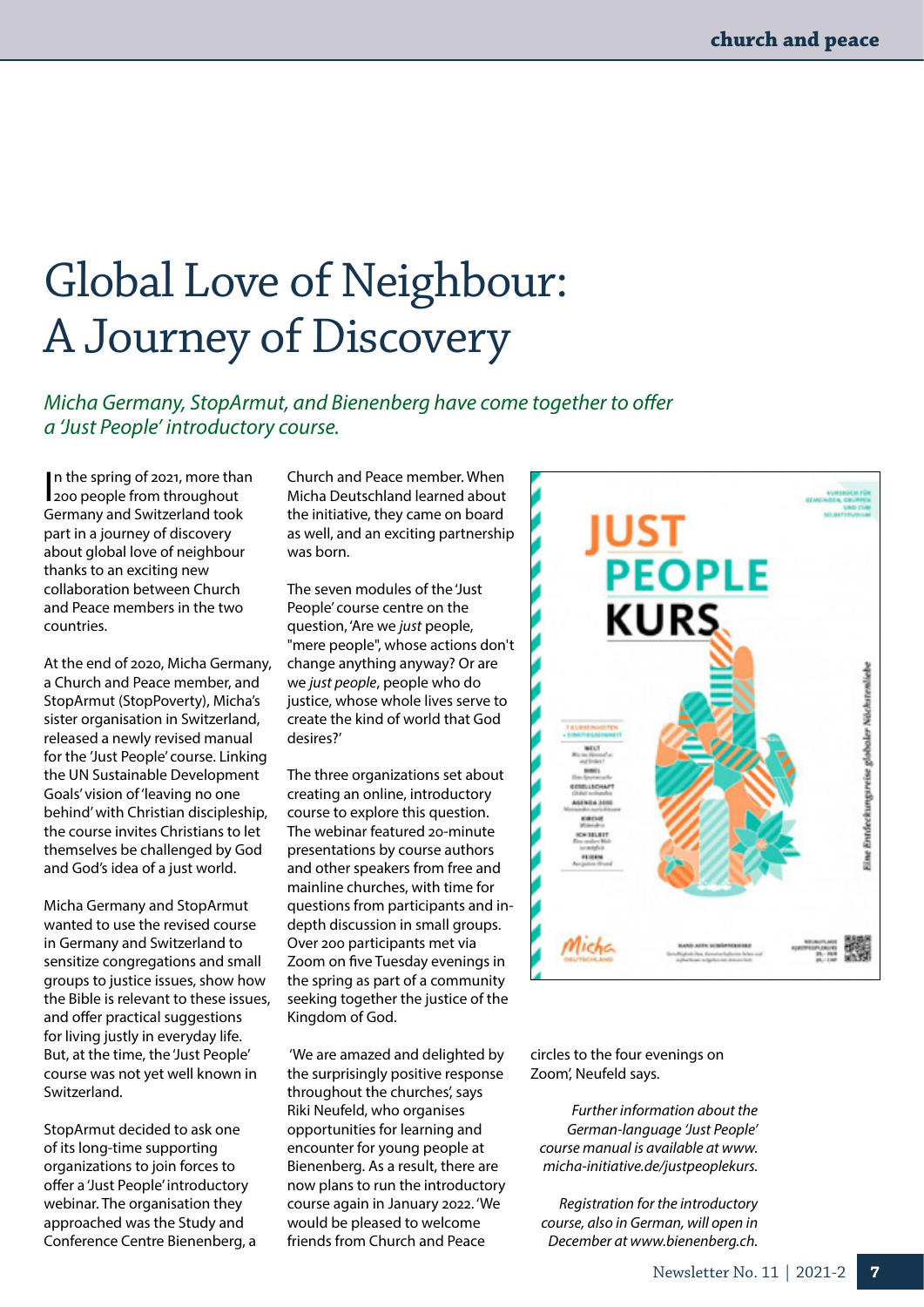## *AGM 2021* Meet the Members

*At its Annual General Meeting on 3 September 2021, Church and Peace welcomed three individuals as new members.*





**Sue Glover Frykman** Quaker, lives in Nassjö, Sweden

In the early 1990s I was Church and Peace's Britain and Northern Ireland coordinator. I have attended annual events in the Netherlands, France, and Hungary. I was clerk of the Europe and Middle East Section (EMES) of the Friends World Committee for Consultation for five years and during that time kept up to date with Church and Peace activities (EMES being a member of Church and Peace). As a Quaker I am committed to the way of peace.



**Merita Meko** Lutheran Moravian, lives in Tirana, Albania

I work for peace in family, society, and church, and want to support people in Albania in finding ways to live in peace with each other. I am working with marginalised groups, people who are being discriminated against, and am active for women's rights in society and the workplace. I met Church and Peace years ago through friends of mine and have since attended its conferences. I would like to become more involved and active in the network, gain more experience about peace and conflict resolution, and be in exchange with colleagues from different European contexts. In this way, I can contribute to peace and reconciliation in my home country, Albania.



**Salomé Haldemann** Mennonite, lives in Neuf-Brisach, France

I first came to Church and Peace with my 'interpreter hat' on – I have been interpreting at events since 2015 – and decided now it was time to join the network more formally. I studied peace and theology at Anabaptist Mennonite Biblical Seminary in Elkhart, Indiana (USA). There I came to the conclusion that I am called to work for peace from within the Church, which is why I am becoming a pastor. I believe that the Church is both in need of peace within and a great way to work for peace locally – outside of the church walls. This bidirectional peace is what I hope to work towards.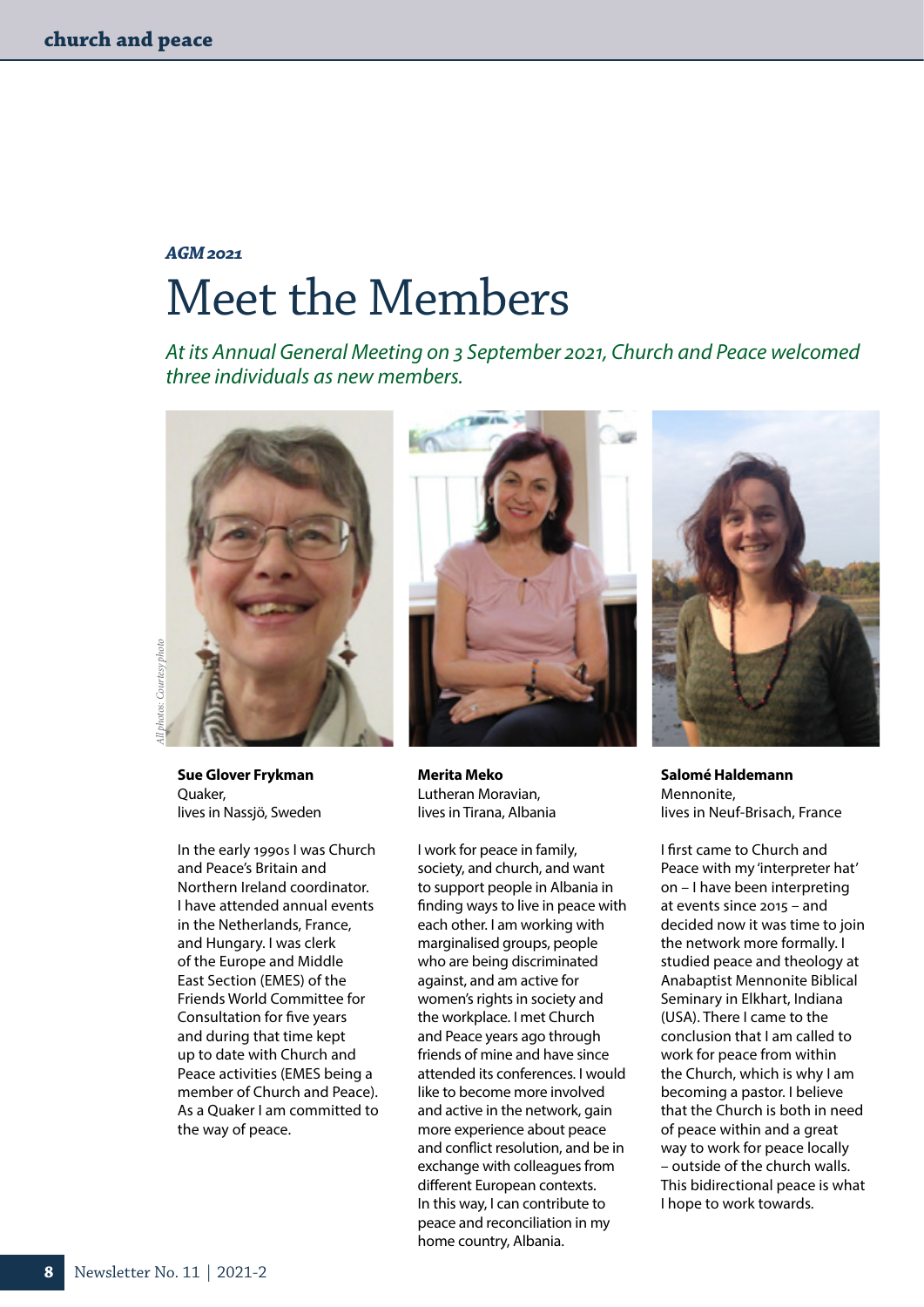#### *Diary*

*26–28 November 2021 Church and Peace Board meeting Berlin, Germany*

#### *5 March 2022*

*Britain and Ireland regional day*

*'The Work of our Hands? Reconciliation in Turbulent Times' Bull Street Quaker Meeting House, Birmingham, UK* 

#### **11** *June 2022*

*Francophone day conference*

*'Rethinking Security in Europe' Maison Anne-Marie Javouhey, Paris, France*

#### *20–23 October 2022 Annual General Meeting and international conference Life Center, Crikvenica, Croatia*

#### *Web Resources*

'Church and Peace Grapples with the Topic of Images of God and (Non) Violence'

*Church and Peace press release, 7 September 2021*

'"War is Contrary to the Will of God" – An Appeal for Peace for the 11th Assembly of the World Council of Churches'

*Church and Peace press release, 11 October 2021*

*Presentations, workshop contributions, and ecumenical worship service from the 2021 international conference*

*More Church and Peace press releases*

Download and share in your networks! [church-and-peace.org/en/documents](http://church-and-peace.org/en/documents)

*Church and Peace YouTube Channel [www.bit.ly/ChurchandPeaceonYoutube](http://www.bit.ly/ChurchandPeaceonYoutube)*

## Church and Peace Welcomes New Board

On 3 September 2021, the<br>Church and Peace Annual General Meeting (AGM) elected a new Board to guide the network during the next three years. Three new members from Belgium, Croatia, and France are joining five members who were re-elected.

Board members reappointed include:

• **Antje Heider-Rottwilm**,

Protestant from Germany representing the Laurentiuskonvent, as chair

**• Kees Nieuwerth**, Quaker from the Netherlands representing Kerk en Vrede, in a new function as vice chair

**• Elisabeth Freise**, Roman Catholic from Germany representing Eirene, as treasurer

**• Maria Biedrawa**, Roman Catholic from France, individual member

**• Barbara Forbes**, Quaker from the United Kingdom representing the Quaker Asylum and Refugee Network

Appointed to the Board for the first time were:

**• Étienne Chomé,** Roman Catholic from Belgium, individual member

**• Salomé Haldemann**, Mennonite from France, individual member **• Ruben Sečen**, Baptist from Croatia representing Youth for Christ

Croatia

Those elected as new Board members shared their thoughts about serving the network in this new function. Ruben said he is looking forward to connecting Church and Peace with the work he is doing to give hope to young people from the Balkan region, while Salomé is excited about enlarging the presence of Church and Peace in France and the rest of the francophone region, particularly in Mennonite circles. Étienne's wish is to experience a European *ubuntu*  with Church and Peace – a common humanity that enables the weaving of bonds of solidarity.

The AGM warmly thanked departing Board members Bruno Sägesser, Swiss Mennonite, who served for 20 years, and Vjollca Racaj from Kosovo, who served for five years.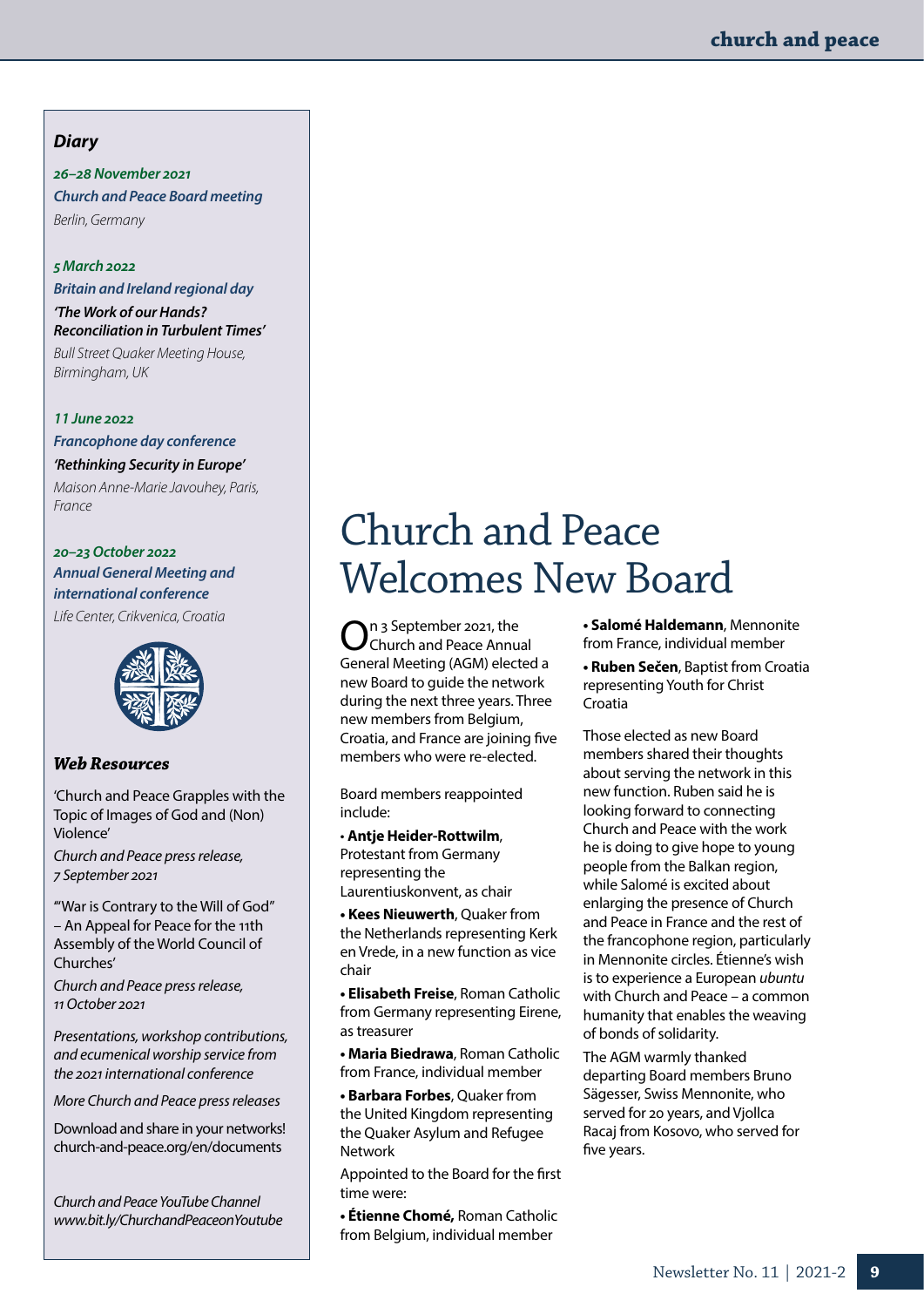### News from



#### **Ukraine/Europe**

#### *New MCC Peacebuilding Coordinator for Europe*

Mennonite Central Committee (MCC) welcomed Andrea Shalay as Peace Engagement Coordinator for Europe in August 2021. Based in Ukraine, Shalay is networking with MCC's peacebuilding partners across Europe and connecting them with resources to support holistic work for peace.



C IFI J IF

#### **Germany**

#### *Festival Explores Sustainable Digitalisation*

A festival in June co-organised by the Ecumenical Information Centre Dresden took a closer look at how digitalisation can and must be shaped by society as well as tech corporations to be sustainable. Participants at the five-event series concluded that digital transformation and sustainability must be linked at a political level to protect the environment and promote integral human development.

[www.infozentrum-dresden.de/digital-und-nachhaltig](http://www.infozentrum-dresden.de/digital-und-nachhaltig)

#### **France**

#### *Francophone Peace and Justice Formation Goes Live*

The Paris Mennonite Center has launched the Peace and Justice Training Center (CFJP) together with partner organizations in Europe, Africa, and North America. The initiative offers online, French-language formation rooted in the Anabaptist tradition. Recent webinars focused on the development of a theology of peace, and restorative justice in African contexts. <https://formation-justice-et-paix.com>

#### **France**

#### *French Churches Called to Resist Fear*

In a letter in June, Church and Peace members in the francophone region called churches in France to dialogue about the role of the police. The invitation came in response to the move of French political leaders to link policing to military training and functions, which could easily imply that a state of war exists in the country. The letter rejects a rhetoric of fear and stresses that the police must remain 'guardians of peace'. Read the letter (in French): <https://t1p.de/ymp1>.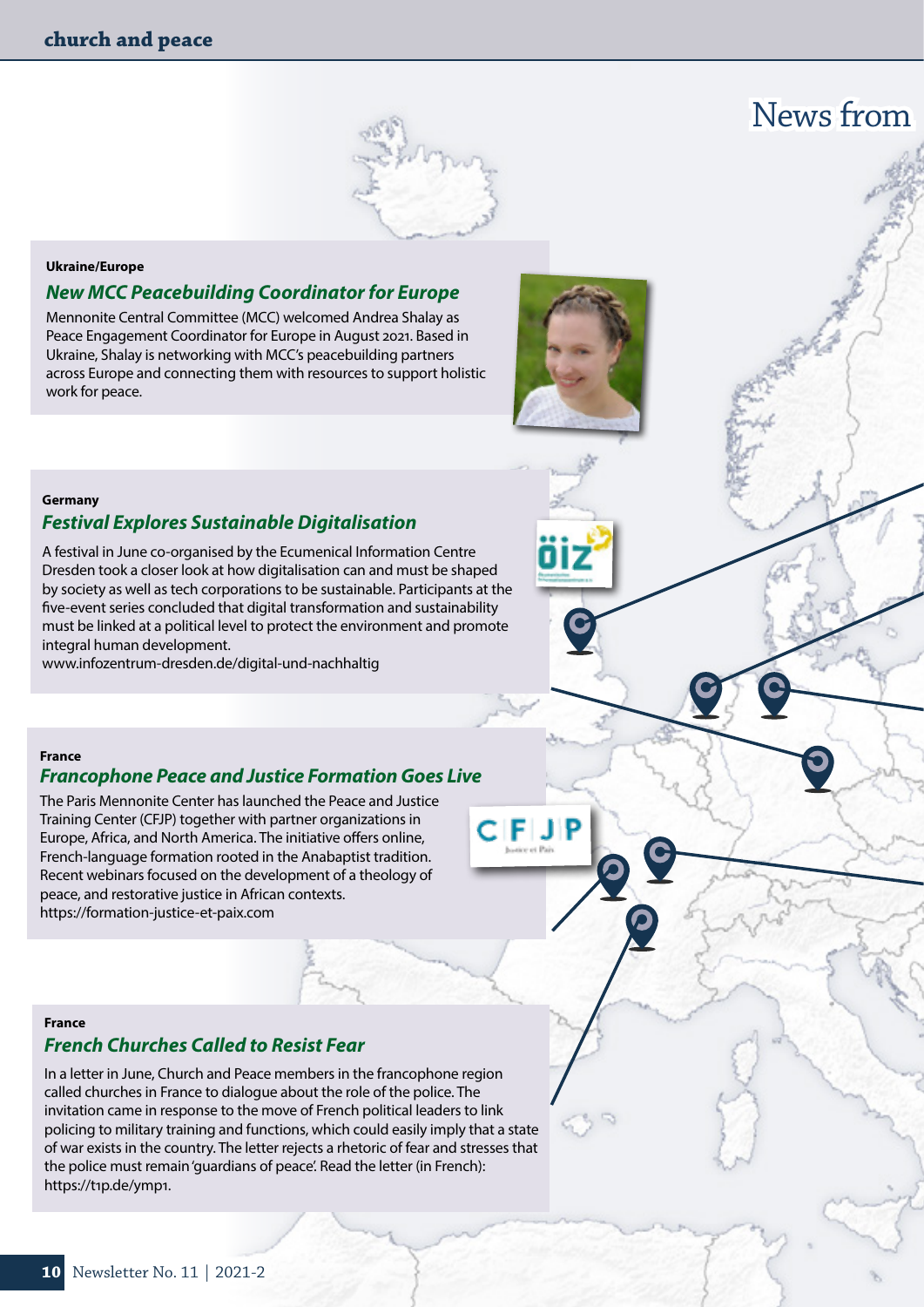#### **United Kingdom**

#### *Spotlight on Racism, Militarism, and Climate Change*

The Network of Christian Peace Organisations (NCPO) in the UK held an online conference series in May to explore how Christian peacemakers can respond to three key issues today: racism, militarism, and climate change. Church and Peace is an NCPO member. Watch the webinars at <http://ncpo.org.uk/ncpo-webinar-may-2021-video>.

#### **Netherlands**

the Network

#### *2021 Peace Hero Calls for New Security Approach*

As part of the Coalition Peace Missions Without Weapons and the Inclusive Security Working Group in the Netherlands, Kerk en Vrede honoured Edy Korthals Altes as the 2021 Peace Hero. A long-time advocate for nuclear disarmament, the former Dutch diplomat called for a new approach to peace and security. The annual award recognises nonviolent engagement for peace. <https://youtu.be/jQ-f7B6SzCE>

#### **Germany**

**K** en vrede

Brot & Rosen

#### *Marking 25 Years of Hospitality*

Bread and Roses marked its 25th anniversary with a celebration at its 'House of Hospitality' in Hamburg, Germany, on 21 August and a festive worship service on 2 October. Inspired by the Catholic Worker movement in the USA, the community members have been living together with refugees since 1996. [www.brot-und-rosen.de](http://www.brot-und-rosen.de)

#### **France**

#### *Exhibition Promotes Unarmed Security*

Stop Fuelling War staged the event 'Unarmed Citizens – What Keeps Us Safe?' in October in Paris. The exposition used art, video, and photography to invite reflection on the effect of the arms industry on citizens' daily lives, and ways to build sustainable peace. [www.stopfuellingwar.org](http://www.stopfuellingwar.org)

#### **Spain/Global** *IFOR Urges Churches to Address Colonial Past*

The International Fellowship of Reconciliation (IFOR) contributed to the workshop offerings at the 2021 World Peace Congress which gathered 2,500 peacemakers to '(Re)Imagine our World'. In a workshop on religion, peace, and sanctuary, IFOR called the churches to address their colonial past to overcome racism and violence. Speakers from different religious traditions stressed the need to reclaim core teachings of love and provide sanctuary for uprooted people. www.ipb2021.barcelona